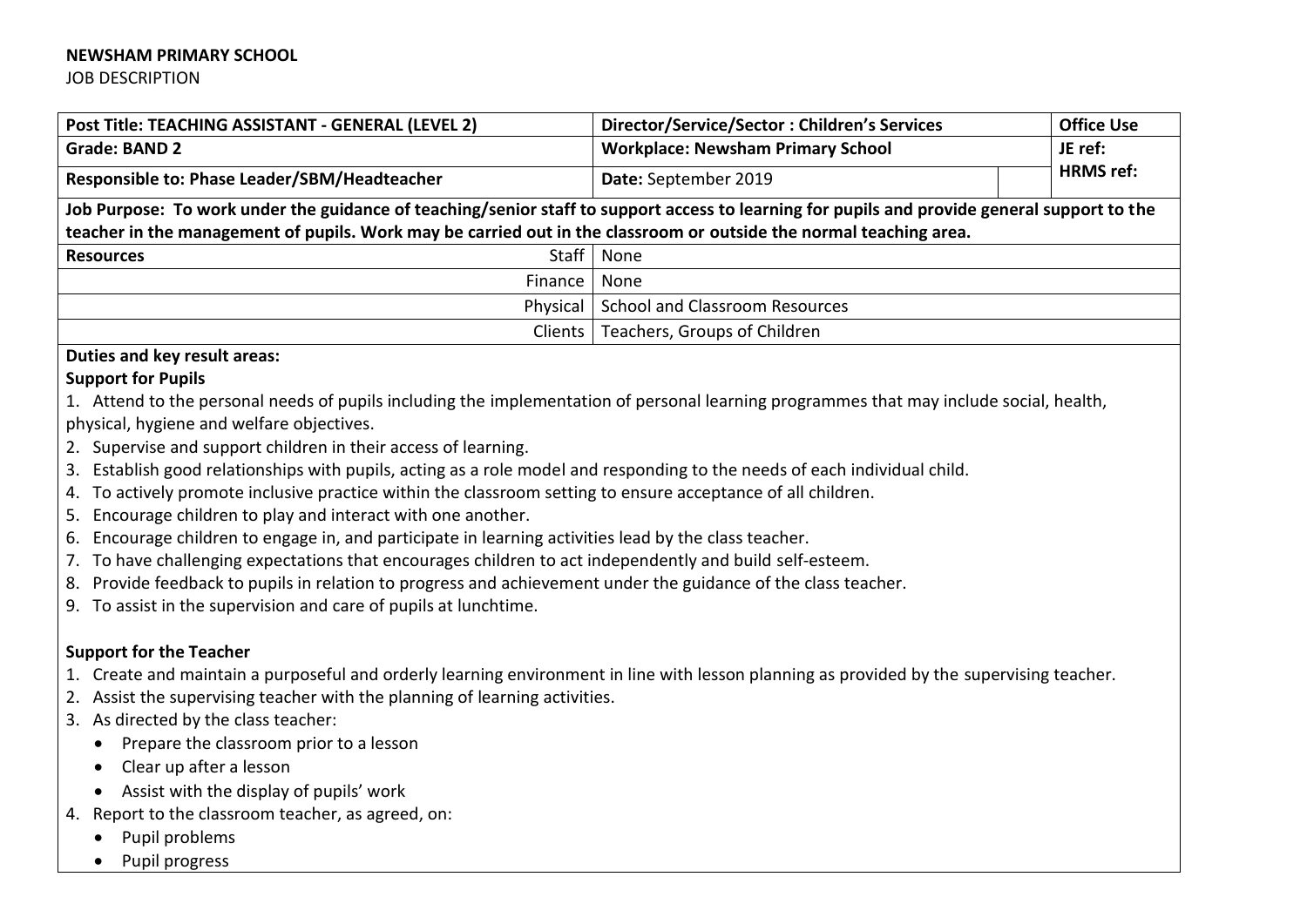- Pupil achievements
- 5. Undertake the maintenance of pupils' records as directed by the class teacher.
- 6. Support the teacher in the management of pupil behaviour.
- 7. Gather information from parents and carers as directed by the class teacher.
- 8. Establish constructive relationships with parents and carers.
- 9. Administer routine tests and invigilate exams.
- 10. Undertake the routine marking of pupils' work e.g. routine spelling tests, routine maths tests etc.
- 11. Provide the classroom teacher with clerical and admin support, particularly:
	- Undertaking bulk photocopying
	- Word processing
	- Filing
	- Collecting money
	- Administer course work

# **Support for the Curriculum**

- 1. Undertake structured and agreed teaching programmes, adjusting activities according to pupil responses.
- 2. Help pupils to understand instructions
- 3. Support pupil learning with respect to all of the local and national learning strategies
- 4. Support pupils in their use of ICT as directed by the class teacher
- 5. Prepare and maintain equipment and resources required to meet learning activities and assist pupils in their use.

# **Support for the School**

- 1. Comply with all school policies relating to:
	- Health and Safety
	- Equal Opportunities
	- Child Protection
	- Confidentiality and data protection.
- 2. Work in such a way as to promote the ethos and vision of the school.
- 3. Participate in training and development, and activities that contribute to the management of performance.
- 4. Assist with the management of pupils outside the classroom e.g. lunch times and outside the school e.g. school trips as directed by the class teacher and/or phase leader.
- 5. Assist with pupil welfare, following the intimate care guidelines at all times.
- 6. To undertake other duties and responsibilities as required commensurate with the grade of the post.

The duties and responsibilities highlighted in this Job Description are indicative and may vary over time. Post holders are expected to undertake other duties and responsibilities relevant to the nature, level and extent of the post and the grade has been established on this basis.